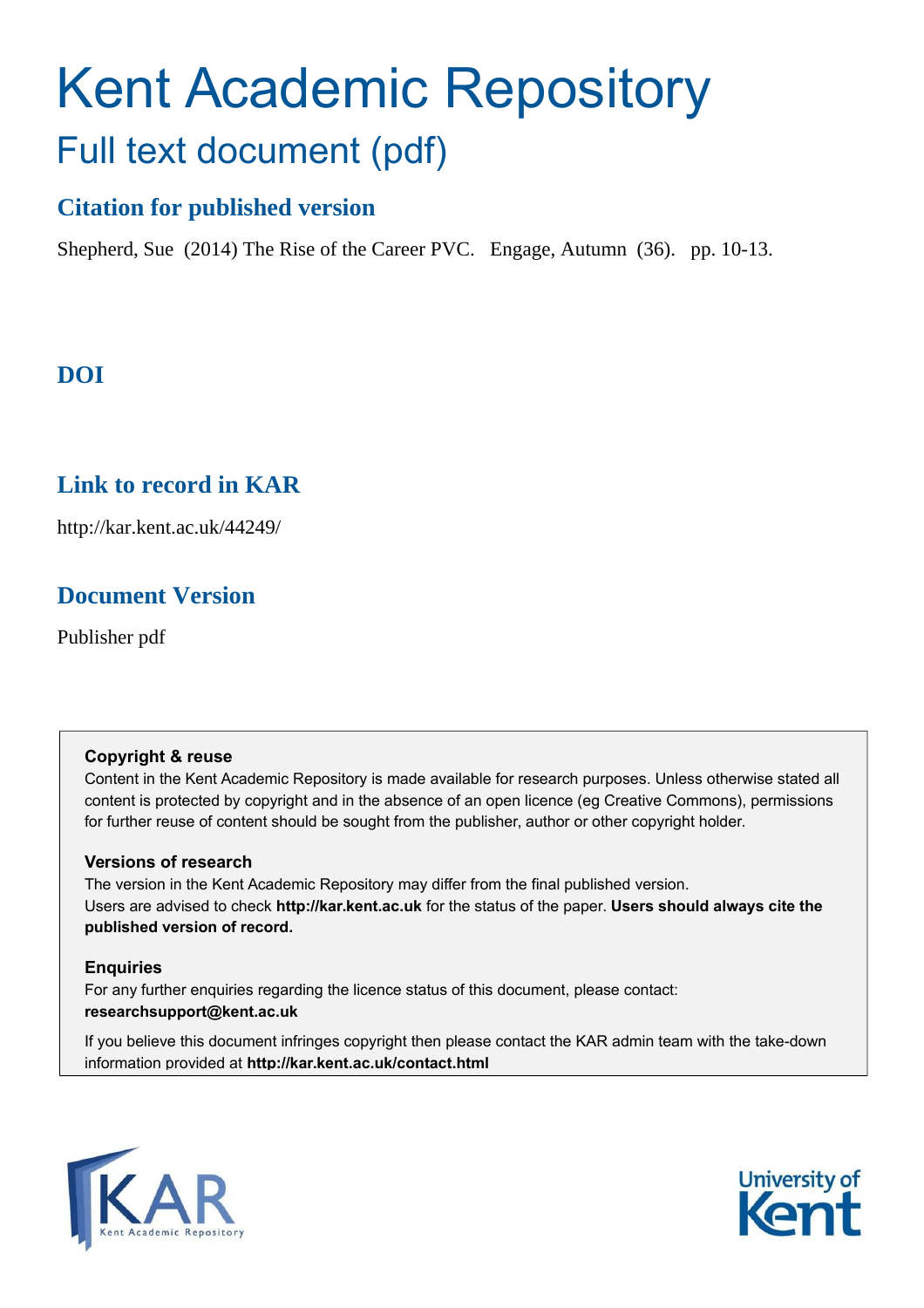Leadership Foundation's *Engage* Magazine, Autumn 2014, Issue 36

# **The Rise of the Career PVC**

**Sue Shepherd, PhD student at the University of Kent and HE management consultant** 

**Pro vice chancellors play a pivotal role in university management but they have rarely been the**  subject of research in their own right. This article draws on findings from the author's doctoral **study to explore recent changes to PVC roles and appointment practice and considers the implications of change for PVC careers and management capacity building in the sector.** 

#### **Introduction**

Higher education in the UK has been transformed over the last fifty years, with major implications for the management of universities. In an increasingly challenging and competitive environment it is essential that universities are well managed and it follows that they need to secure the best people for senior management jobs. This article focuses on PVCs, a term used here to include both deputy and pro vice chancellors, albeit with an acknowledgment that the two roles are becoming increasingly differentiated - a point I will return to later. It explores how the PVC role and appointment practice are changing in pre-1992 English universities and discusses the significance of these developments.

Despite the enduring nature and importance of PVCs, relatively little was known about how they are appointed or what they do until the seminal Leadership Foundation-funded study on the evolution of the PVC role between 1960 and 2005 [\(Smith, Adams & Mount 2007\)](#page-5-0). My ESRC-funded doctoral research builds upon and updates elements of this work in relation to the demographic profile, professional background and appointment of PVCs. The article is based on findings from this research which comprises a census, online survey of next-tier managers and 73 interviews with key stakeholders, including VCs, current and aspiring PVCs and executive search agents. It also draws on an advertisement monitoring exercise for PVC posts covering the eight-year period between January 2006 and December 2013.

#### **New types of PVC**

The traditional notion of the part-time, fixed-term PVC with a floating policy development role is coming under challenge as new variants of the role are created. Firstly, there has been a growth in the number of full-time, sometimes permanent, deputy vice chancellors (DVCs) with a distinct role and more senior status to PVCs in what has been described as a "stretching" of the PVC management tier [\(Smith, Adams & Mount 2007\)](#page-5-0). Whereas in 2005 the majority (59%) of pre-1992 English universities had an executive management team comprising an apparently undifferentiated group of PVCs, by 2013 most (73%) had both PVCs *and* one or more DVCs. In a few institutions this reflects the adoption of a president-and-provost management model along the lines of that found in the United States.

Secondly, an entirely new type of PVC has emerged: the PVC/Dean, typically combining a crossinstitution policy role with the executive management of a faculty. According to the Association of Commonwealth Universities Yearbook, there were no such posts in 2005, but by 2013 there were 40 PVC/Deans, 18% of the entire PVC cohort. Thirdly, as recently observed by Middlehurst [\(2013\)](#page-5-1),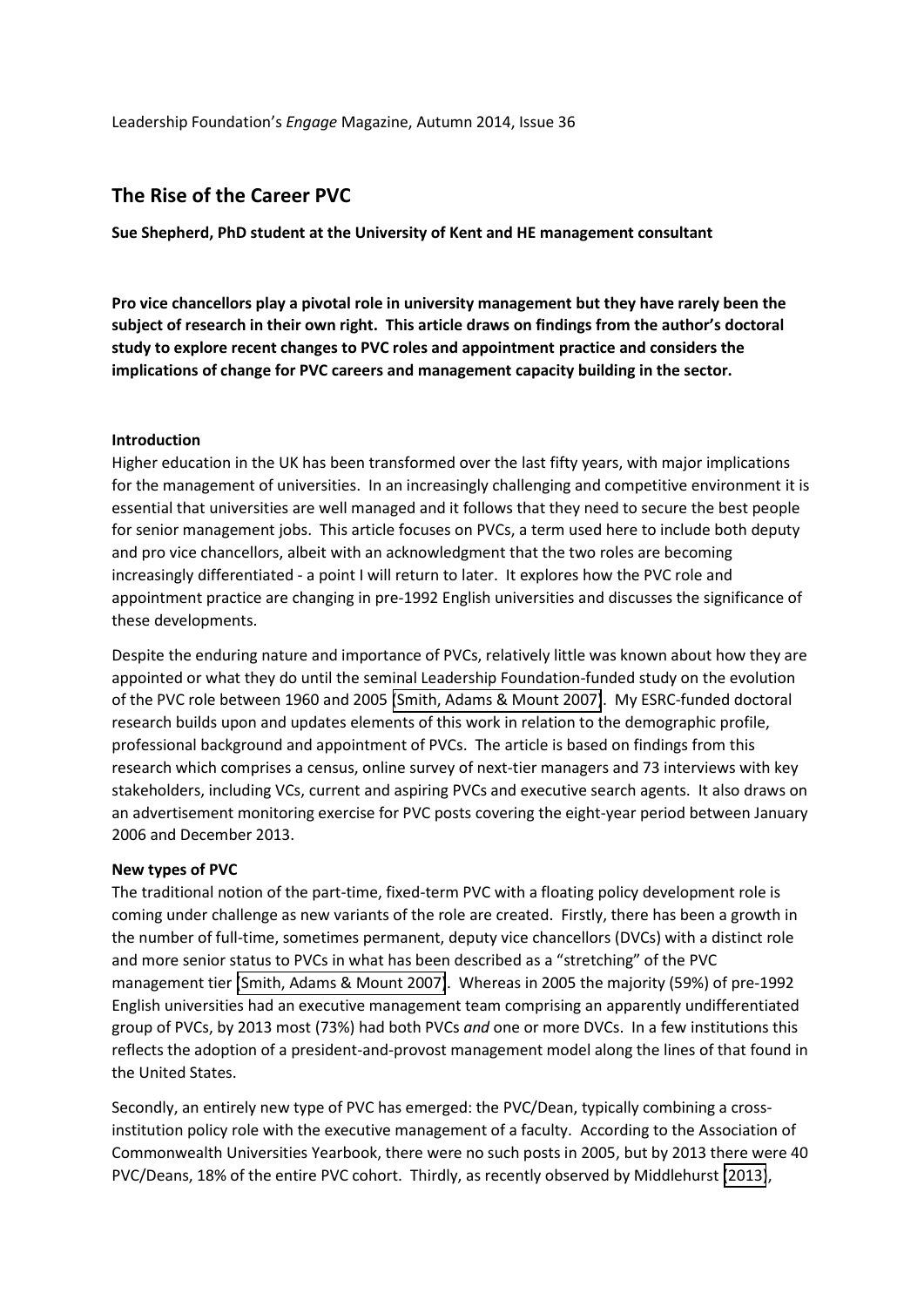some DVCs and PVCs are now assuming executive management responsibility for professional services functions. Finally, an examination of job titles reveals that the range of PVC portfolios has expanded well beyond the traditional ones of learning and teaching and research [\(Shepherd 2014a\)](#page-5-2). PVCs in the 2013 census have portfolios in enterprise and engagement, the student experience, internationalisation and external relations and development.

Traditional policy PVCs are thus being joined by executive PVCs with significant budgetary and line management responsibilities in what can be seen as a movement towards a post-1992 executive management model. In some universities these two types of PVC sit side by side on the same executive team even though they may have been appointed by different means and/or on different terms and conditions.

#### **Changing appointment practice**

It is not only the PVC role that is evolving. An increasing number of pre-1992 English universities are also changing their PVC appointment practice. The traditional internal, fixed-term secondment model is being supplemented, or in a few cases replaced, by one of external open competition. Thirty three of these universities (73%) externally advertised at least one PVC post between 2006 and 2013, with an average of 3.4 posts per advertising institution. Moreover, the number placing a PVC advert has been growing year on year, with four more advertising for the first time in 2013. However, that is not to say that these universities externally advertise *all* their PVC posts. Rather, the large majority employ a mixed appointment model with some PVC posts opened up to external competition and others available only to internal candidates. Less than a third (27%) still utilise an internal-only appointment process for all their PVC posts.

The use of executive search agencies has grown rapidly and is now commonplace for PVC appointments, although it has not yet reached the virtually universal level for VCs (98%). Between 2006 and 2013 executive search agencies were used for 61% of externally advertised PVC posts and pre-1992 universities were just as likely to employ them as their post-1992 counterparts. The higher education executive search market is dominated by a small number of agencies [\(Breakwell &](#page-5-3)  [Tytherleigh 2008\)](#page-5-3). Four big players collectively accounted for an 84% market share of externally advertised PVC posts over the same eight-year period and Perrett Laver was the clear market leader, involved in almost half of these appointments. The sector's over-reliance on a few agencies raises a number of issues, including doubts about the 'freshness' of each search, potential conflicts of interest and the re-cycling of candidates [\(Breakwell & Tytherleigh 2008\)](#page-5-3).

#### **The case for change**

In deciding to open up PVC posts to external competition, VCs are primarily motivated by a desire to secure the best person for the job - an approach characterised by one VC as "a quest for the best". To get the best, VCs say they must be able to select from the widest possible pool of candidates and that this can only be achieved by opening up the positions to external competition.

"The whole thrust has been to attract the best calibre person from the best pool of applicants."

PVCs are now seen as "high risk appointments" and considered "too important to leave to the vagaries of who is available internally."

*さPVC ヮラゲキデキラミゲ ;ヴW ミラ┘ マ┌Iエ マラヴW W┝ヮラゲWS ┘ith a much higher level of risk and so the*  appointment process has to be different."

The decision as to whether or not to open up a particular PVC post to external competition is generally a pragmatic one, made by the VC on a case by case basis. A key determining factor is the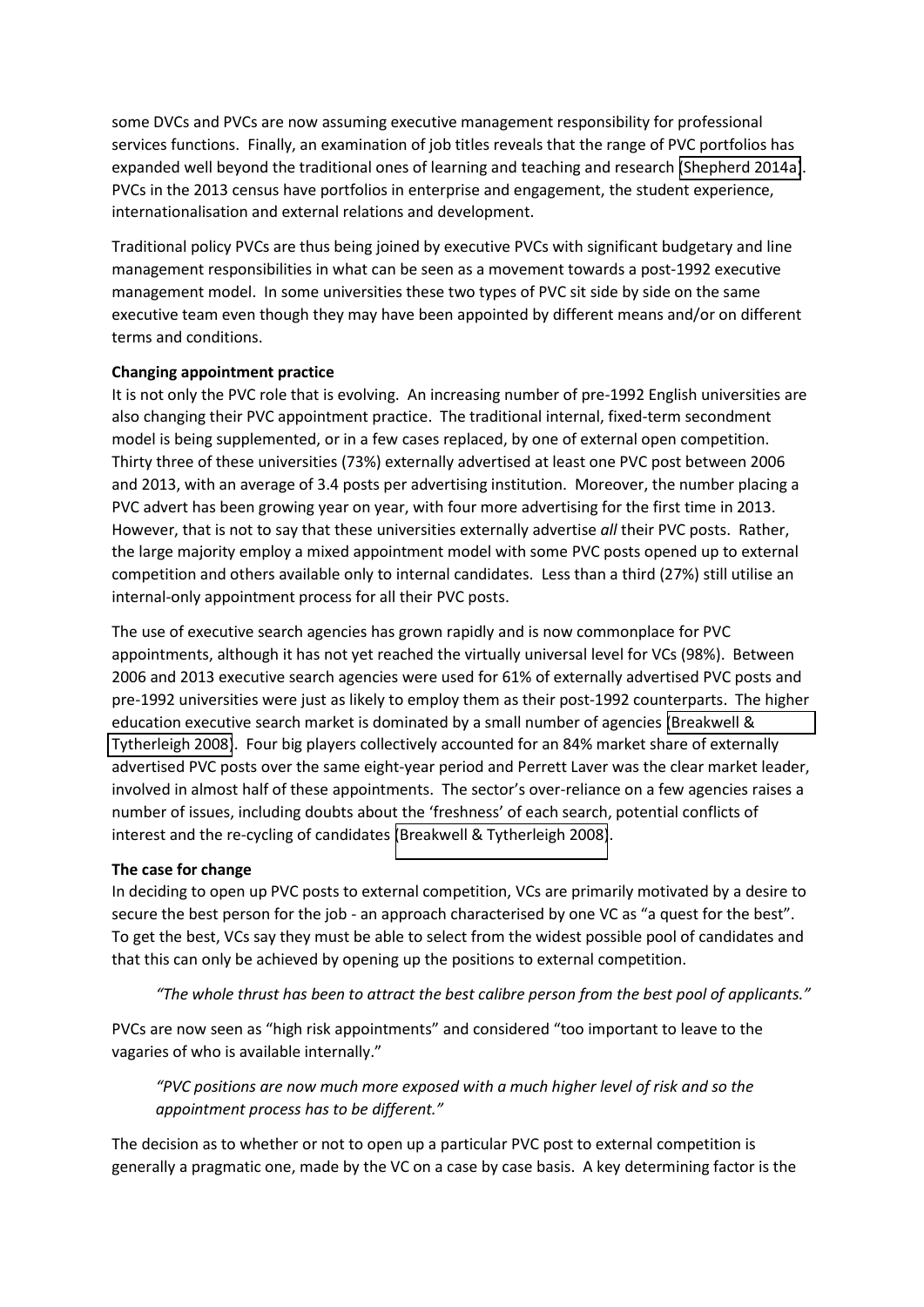size and quality of the internal candidate pool: where VCs perceive there to be no, or too few, suitably qualified internal people they are likely to externally advertise the post. And even when there are strong internal candidates, many VCs still believe it is important to open up the posts to external competition in order to test internals against the field. This is seen as beneficial both for the university and the successful candidate since appointment via external competition is believed "to validate the individual who comes in" and give that person "increased credibility" and "more of a mandate."

A desire to bring in an external candidate is another driver of change. External appointees are seen as bringing fresh ideas and perspectives and "offering the opportunity to look at the institution via a slightly different lens."

# "I want PVCs who will force us to think through what we're doing."

In some cases, an external appointment is seen as necessary in order to bring in "fresh blood" and avoid "going stale." This is particularly true where the institution is perceived as too introspective or where there are long-serving executive management team members. VCs are also more likely to appoint an external candidate when they are looking to drive forward a change agenda or combat inertia. Internal candidates may be seen as having vested interests or as resistant to change. Indeed, where underperformance is an issue, internal candidates may be perceived as part of the problem.

## **What VCs want**

VCs are setting the bar extremely high in terms of what they require from PVC candidates.

# "We do want the very, very best."

They point to a number of reasons why only the best candidates will do. Firstly, the job is seen as increasingly complex and demanding and there is "a certain expectation of performance" from incoming PVCs and an "ever more insistent search for greater skills".

## "What's being asked of managers is radically different and they are just not the same roles."

Secondly, the pressure on PVCs "to do more with less and quicker" means that VCs say they "can't afford to take people who'll be learning on the job". Thirdly, the role is being taken more seriously and it is acknowledged that a good PVC appointment can make a real difference for the better, and *vice versa.*

VCs are looking for people they can work with and trust and who are prepared to demonstrate that they really want the job.

## "We want people to put their head above the parapet."

It is VCs who "call the shots" not only regarding the choice of appointment method but also the selection of the successful candidate. Most VCs believe they "must have the final say" over who is in their executive team since they are the ones who are ultimately accountable for the delivery of the institutional strategy. A few made it clear that they expect both council and senate to "go along with" their choice of PVC.

*さThe chief executive needs to have the team he wants. The VC can ultimately do what they*  like."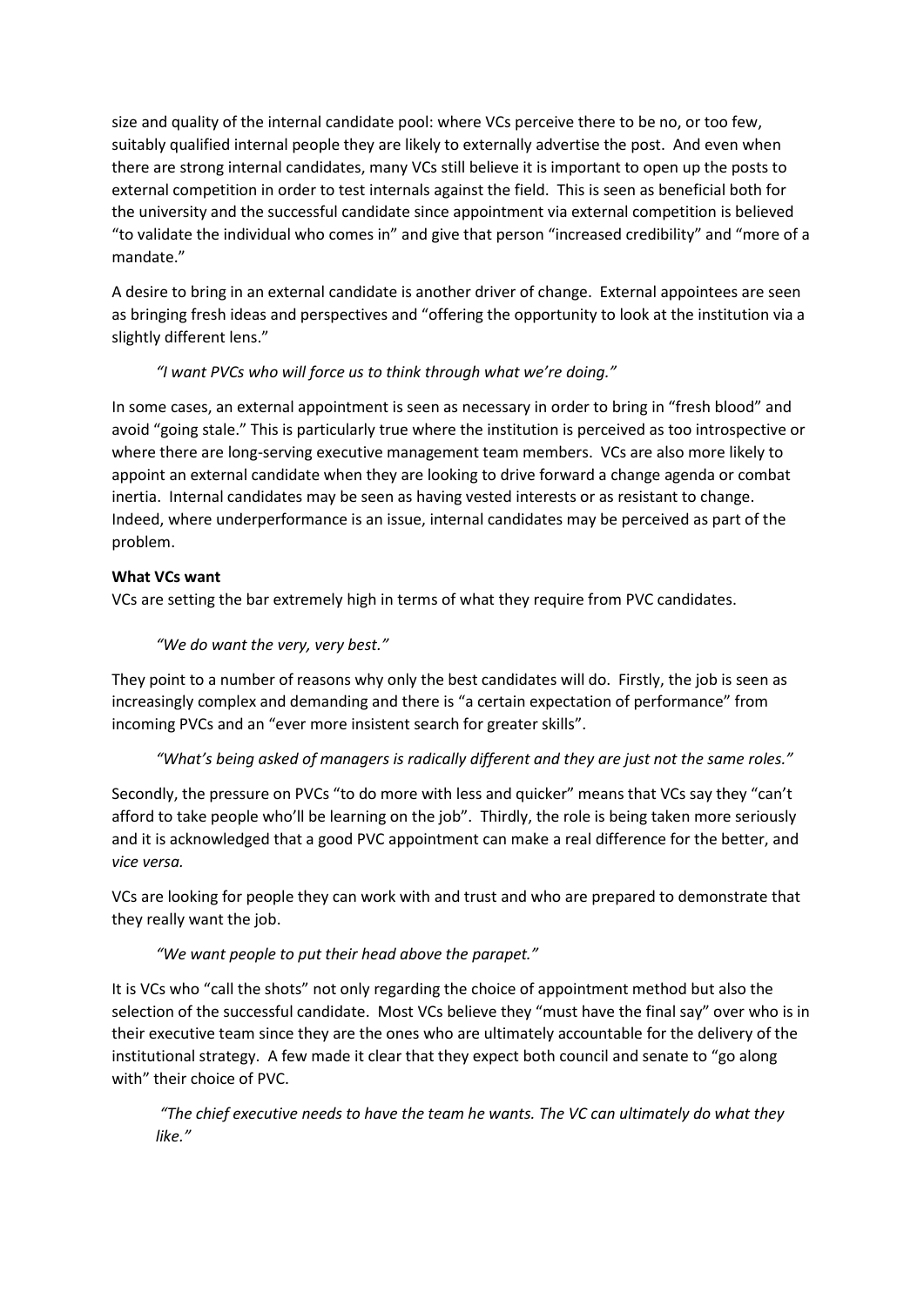#### **Impact of change**

Despite the evolution of the PVC role and the increase in the demands and expectations of post holders, the profile of those getting the jobs has changed little over time. PVCs remain predominantly white (96%), male (76%) professors (90%), although the proportion of women has risen slightly since 2005 from 21% to 24%.

So what impact, if any, has appointment method had on the profile of successful candidates? As of August 2013, approximately one third of the PVC cohort had been appointed by means of an external competition process, whether or not the appointee came from inside or outside the institution. The table below provides a comparison of the profile of this sub-group ('externals') with that of PVCs appointed by means of an internal-only process ('internals').

|                        | 'Externals' (n=71) |      | 'Internals' (n=139) |      |
|------------------------|--------------------|------|---------------------|------|
|                        | <b>Number</b>      | %    | <b>Number</b>       | %    |
| Female                 | 11                 | 15.5 | 38                  | 27.3 |
| <b>Ethnic Minority</b> |                    | 4.2  |                     | 3.6  |
| <b>Non Professor</b>   |                    | 5.6  | 15                  | 10.8 |
| <b>Non Academic</b>    |                    | 5.6  | 7٨                  | 5.0  |

#### **Comparison of PVC profile by appointment method**

^These are registrars and other senior professional services managers whose posts have been re-titled as PVCs

The table shows that the adoption of external open competition has had little effect on the ethnicity, but a significant effect on the gender, of appointed PVCs. Only 15% of 'externals' are women compared to 27% of 'internals'. Moreover, the change of appointment method has not led to an increased likelihood of non-academic managers, either from inside or outside higher education, securing a PVC job. On the contrary, it has led to a firming up of the traditional academic management route into the role: a higher proportion of 'externals' than 'internals' have previously held some kind of academic manager post, generally at a higher level of seniority.

In fact, almost four in ten 'externals' (39%) have already been a PVC compared to only 22% of 'internals'. A recirculation of existing PVCs is taking place, facilitated by the use of executive search agents who are able to approach people already in post elsewhere and persuade them to apply. This has led to the emergence of "the career PVC" moving from one PVC post to another, typically to a different or more senior PVC role in a bigger or better institution. This echoes what is happening at head of institution level with the appointment of second-time VCs [\(Breakwell & Tytherleigh 2008\)](#page-5-3).

#### **Differing career paths and aspirations**

In socio-demographic terms, the PVCs appointed via an external competition process match the traditional PVC profile. Indeed, one VC described the change of appointment practice as having resulted in "more of the same". However, this similarity in profile masks differences in the career routes and aspirations of this new group of 'externals' compared to the seconded PVCs of yesteryear. Typically the 'externals' have made an active decision to take "a management track". Although a few had management ambitions from the outset, for most the key decision point or "fork in the junction" came at the end of their term as head of department – a role described as "a test bed for a new career".

They were attracted to the PVC role by a desire to lead and manage others or "the being-in-charge angle" and, despite the demands and performance pressure, on the whole they are relishing the management challenge. For most, "going back" to the academic ranks is neither a feasible nor an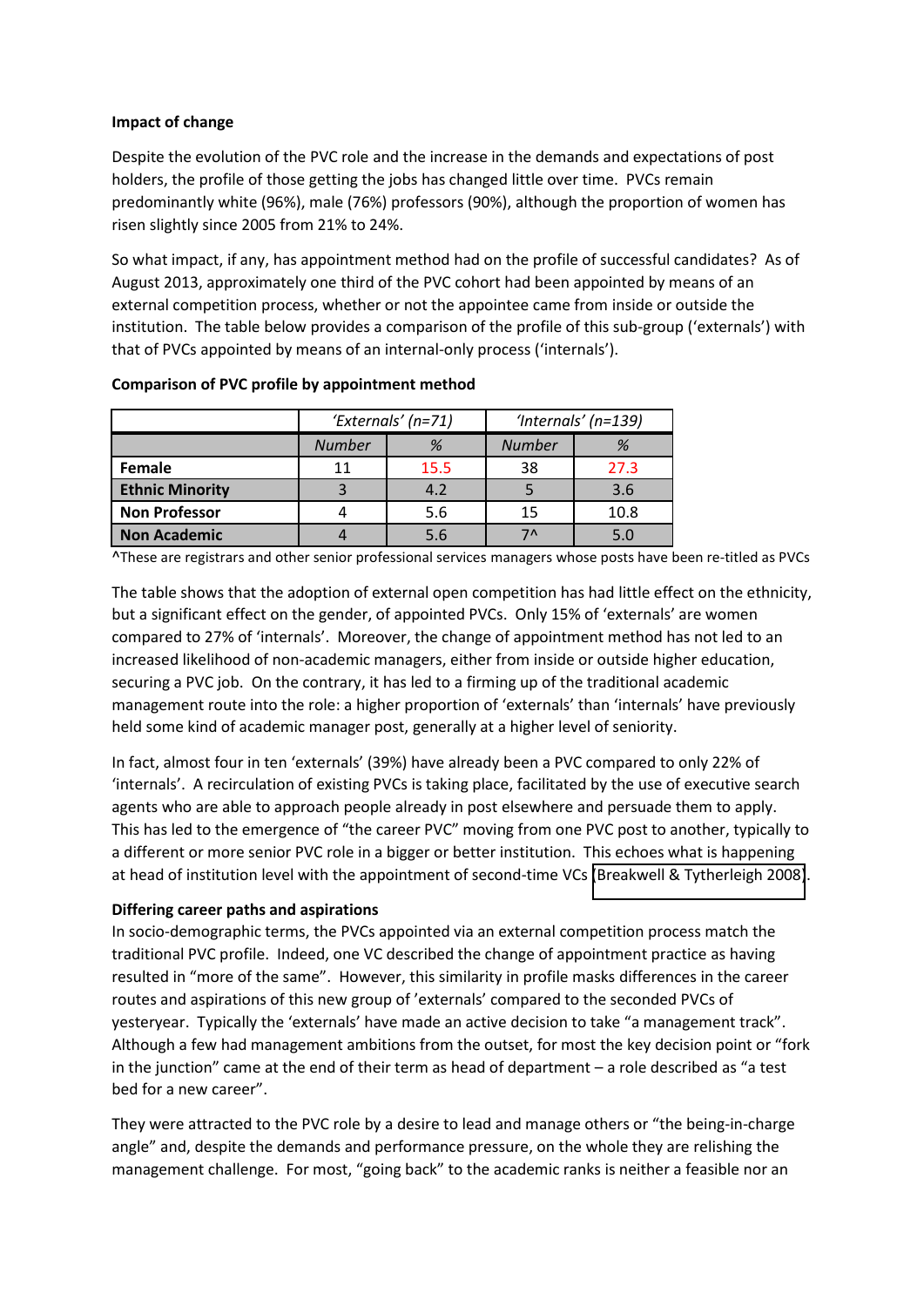attractive option and they envisage their future in a management role. This is an extremely ambitious group and those who still have sufficient time before they retire are likely to aspire to become a VC.

<span id="page-5-4"></span>Many have participated in the Leadership Foundation's Top Management Programme (TMP) which is seen as an important forum for "making connections that can get you a job" and for "enhancing your career".

# "There is naked ambition on the TMP. There were some people with a very clear eye on the goal."

<span id="page-5-3"></span>Taking part in the TMP is an important signal of management intent and a means of getting on the radar of executive search agencies. It is therefore perhaps not surprising that the programme has become an integral part of the strategic career plan for academics with their sights set on the top job and "something of a rite of passage to becoming a VC".

#### <span id="page-5-5"></span>**Conclusions**

<span id="page-5-2"></span><span id="page-5-1"></span>The imperviousness of the PVC profile, even in the face of the transformation of higher education over the past few decades, confirms findings from earlier studies that the recruitment pattern of the most senior university managers has remained predictable despite significant policy change [\(Breakwell & Tytherleigh 2008,](#page-5-3) [Smith, Adams & Mount 2007,](#page-5-0) [Bargh et al. 2000\)](#page-5-4). However, the apparent continuity in the profile of PVCs appointed via external open competition disguises change to traditional career patterns and aspirations. These are individuals who have made a conscious decision to take a management route, enjoy management and are ambitious to progress to the top job. The majority could thus be characterised as "career track" rather than "reluctant" or "good citizen" managers [\(Deem, Hillyard & Reed 2007\)](#page-5-5). Moreover, within this group of 'externals' a growing cadre of career PVCs is emerging who are making strategic career moves from one PVC post to another.

<span id="page-5-6"></span><span id="page-5-0"></span>Although the adoption of external open competition for PVC appointments can be seen as a logical response to the need to attract the best managers, the way it is being implemented in practice is problematic and has resulted in some apparently unintended consequences – notably the narrowing, rather than the widening, of the candidate pool and the profile of those getting the jobs [\(Shepherd 2014b\)](#page-5-6). A risk-averse and conservative approach to recruitment has led to the appointment of more experienced candidates, a large minority of whom were already in PVC roles elsewhere. Although such appointments meet VCs' stated desire for people who can "hit the ground running", a reliance on buying in experienced individuals is arguably a short-term fix, or a "sticking plaster, short-term solution" (as one VC described it) to the issue of improving institutional management.

The emphasis on prior experience precludes consideration of a more diverse candidate pool and is resulting in the recirculation of a self-perpetuating - predominantly male - elite of senior academic managers. This represents a form of bed-blocking for younger managers. Moreover, if external candidates are brought in at the expense of internal talent development and succession management, this may have a negative impact on longer-term management capacity building. On the basis of these findings, it would appear that the growing trend towards an external open competition PVC appointment model does not augur well either for the gender inclusiveness or professional diversity of pre-1992 university executive management teams. This should be a cause for concern both from a social justice and an organisational performance perspective.